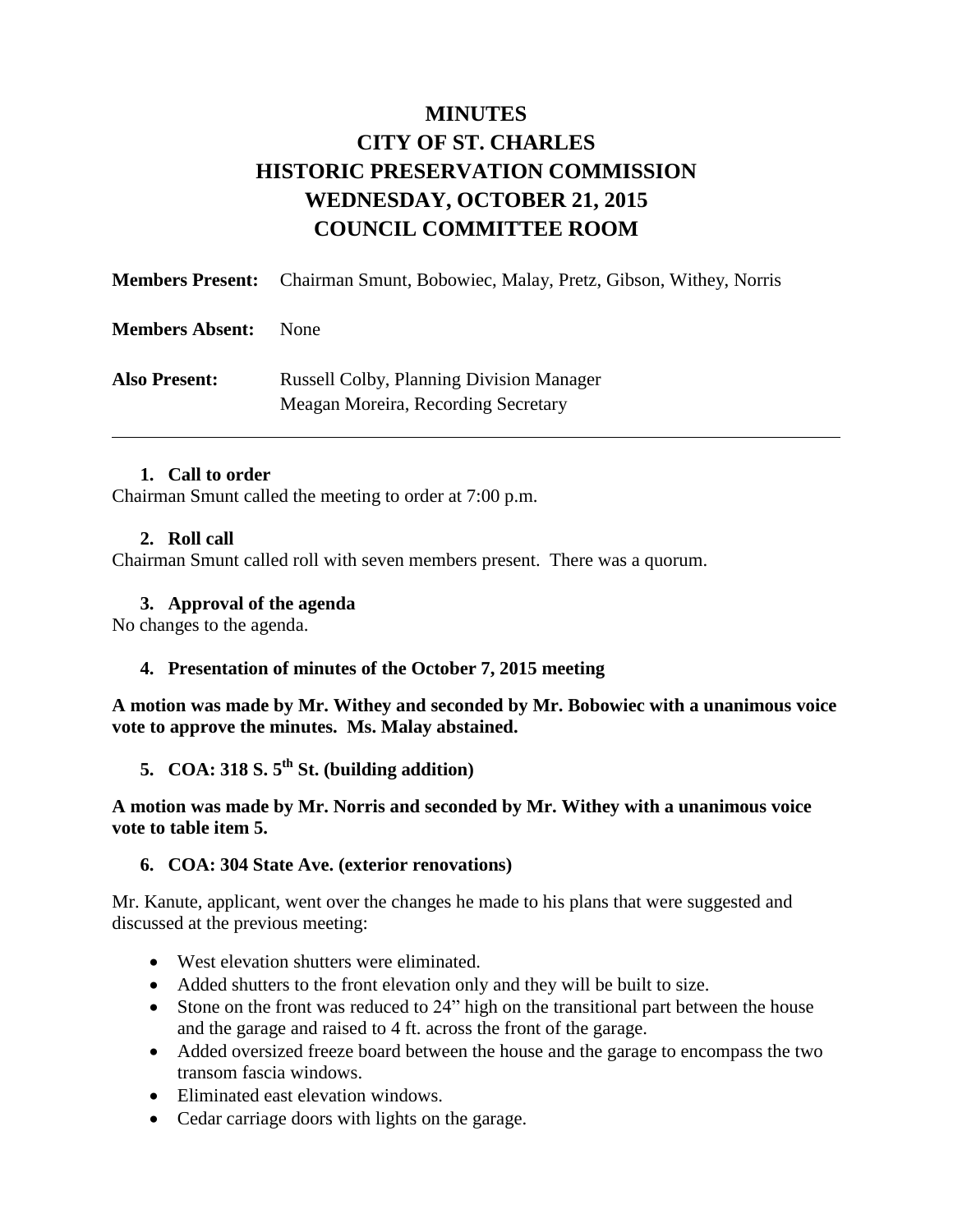- Added three double-hung windows to the west elevation on the second floor.
- Separated the mulled double-hung windows on the east elevation.
- Solid wood black front door with  $2-1/2$  lit side lights.
- North side is sided, not brick, going up to the chimney gable.

Mr. Norris asked for clarification on the transitional part between the house and the garage on the front elevation because whatever is on the front should roll off to the side. Mr. Kanute said they will keep the stone at 24" and then will jump up to 48". Mr. Smunt said from the northwest, you will see a high wall on the south and west, and then drop down to a low wall on the east. He said he knows the stone is not structural, but they are giving the image that it is, so he would think they would want to carry the stone around all the way at the same height, whatever it may be. Mr. Kanut said was agreeable to this, and asked if 24" is okay in the transitional area. Commissioners confirmed that the 24" stone looks much better underneath the windows.

Chairman Smunt said he thinks there should be a space below the transom windows to center them so the amount of space above and below are the same. Mr. Norris said there is a header, joist and rafter all hidden up there and if you raise them they will get into the structure. Commissioners suggested making the freeze board larger to balance it out. Mr. Kanute said they will use the same width as what is above the window.

Commissioners and Mr. Kanute agreed that a 2 over 2 panel solid wood door with a centered style would look best, and the door should be black to match the shutters.

## **A motion was made by Ms. Malay and seconded by Mr. Norris with a unanimous voice vote to approve the COA, contingent upon making the freeze board in the upper windows thicker below and matching the stone height on the east elevation and south elevation.**

## **7. COA: 20 Illinois St. (First Street Parking Deck)**

Mr. Colby said this is the parking deck for Phase III along the riverfront.

Mr. Rasmussen, applicant, said it's a simple structure that doesn't even reach to the top of the first floor of the buildings. They had to create openness in the deck to meet open parking deck requirements. He said they put bar railings to match the ones around town in green colored paint. The lights will match the city lights just on small poles. He noted that the only thing different form the original rendering is that the City has asked them to cover the stairs coming out of the garage and the handicapped ramp to keep them reasonably clean of snow, and those will match the roof which is a standing seam metal roof. He said there was also a third canopy, which will cover the stairs coming up onto the First St. parking ramp, but you won't be able to see it because it's tucked between the buildings. He said they have not made a final decision on the brick yet, but it will be fairly similar to Building 1. It will be either a tumbled oversized brick or that same brick in modular with either a cabernet blend or an orange blend. Each one of the buildings will be unique, and he could bring in brick samples once there is a selection made for Building 1. The Commission agreed that there should be some sympathy to it to have some colors match and carry over, but not identical. Mr. Rasmussen said 90% of the brick in that building is precast, so there is a little color limitation.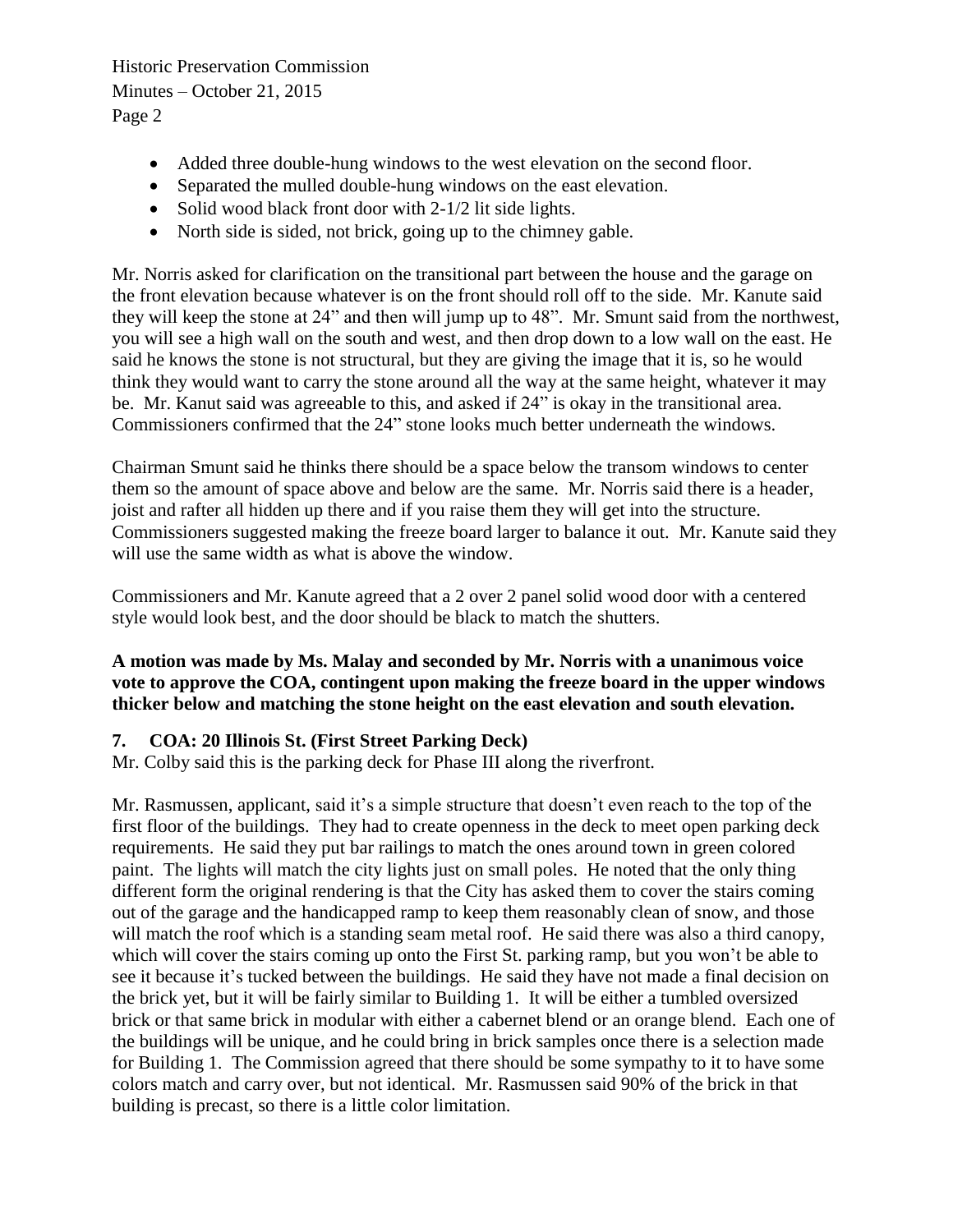Mr. Pretz asked how they would make the parking garage a non-focal point. Mr. Rasmussen said the garage itself encompasses all of Building1 and not even half of Building 2, and for that very reason he thinks the garage should blend with Building 1.

Mr. Norris suggested that one of the coverings be more rounded with heavier concrete columns to be a bit more sensitive to match the ones on the bridge. Mr. Colby said the shape on the tower will be similar to the east side deck. Chairman Smunt said it's far enough from the bridge and is a stand-alone structure and it doesn't need to match. Mr. Rasmussen said that would be hard to do and right now it's a steel truss posted roof. Ms. Malay said the rounded theme would be nice to have since it's all riverfront property. Chairman Smunt said those areas on the bridge are a pedestrian congregation area and he doesn't think they want to create that for a parking deck for that same purpose; and these covering are only to protect a walkway for safety reasons. Mr. Gibson said that if this is only 10 ft. above ground, that will really add a lot of mass close to the ground. Mr. Rasmussen said he doesn't think adding the round covers to a square parking garage will work. Chairman Smunt said he doesn't think they should be taking elements from the bridge to tie it to a parking deck and Commissioner agreed. Mr. Pretz said he has confidence in Mr. Rasmussen to deliver the right product. Mr. Rasmussen said it's about simplicity and keeping it low profile with a small pitch.

Mr. Colby said that if there are any more changes or additions to the deck, the changes would be brought back before Commission. Mr. Rasmussen said they are trying to get their basic permit to get the concrete going. He will be picking up the newest parking deck drawings. The Commission can take a look at them one more as he starts to select colors. He said he thinks they will occupy the deck by June.

## **A motion was made by Ms. Malay and seconded by Mr. Bobowiec with a unanimous voice vote to approve the COA as presented, with the contingency that any revisions be presented to the Commission.**

# **8. Landmark Nomination for 215 N. 3rd Ave.**

Mr. Pretz said the information gathered came from County records and the Heritage Center and there was no information available on the architect and builder.

Pat Pretz said the land shuffled around to Minard, Burchell, Burgees, Ryan and Munn. Munn sold the property to Amos Locke who lived a couple blocks away next to his wallpaper and paint shop. His daughter was Laura Locke, who married Marshall Eddie and she was the daughter from his first marriage where his wife died after childbirth. Amos then remarried and had a son, but Laura was his only daughter. The house is a Queen Anne home but the details are amazing for this type of Queen Anne. Mr. Marshall Eddie worked as a foreman for the mill condensing plant on the river. For someone who was a foreman, the details are impressive as he was not a man of great wealth. The Grandfather, Amos Locke, owned a woolen mill along the river and settled in St. Charles in 1837. He is known to have built the Moss home where the Norris funeral home is. He most likely sold this property to his son-in-law and daughter knowing that he could go on to help them with some of the details. They are desendants of one of the original families. They had two children, Dorothy and Bernard, who grew up in the home. Bernard grew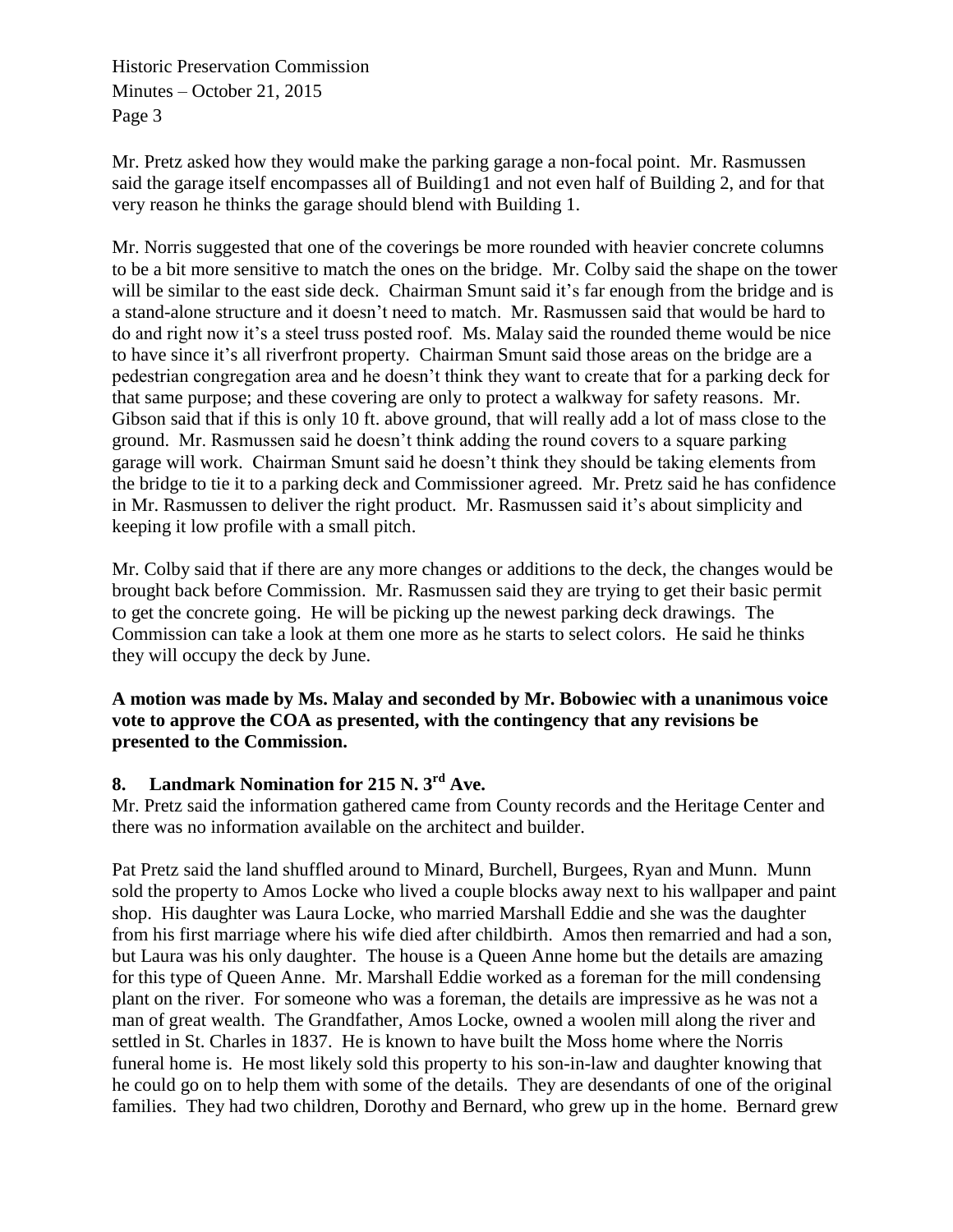up and worked at Crown Electrical Company and Dorothy was single and died fairly young, before her mother.

She said the home is covered in siding but there is clad board underneath, but they did not have funds to remove the siding. The house has four steep gables with the original decorative shingles, original one-over-one sash windows, three beautiful stained glass windows, bay window, original attic window, original fireplace with blazed brick surround, detailed beaded crown molding, two sets of transom windows, two sets of pocket doors and corbels at the top of the bay window on the second floor, original front door and there was either an original or added on small wraparound porch on the front of the home, but it is now just concrete steps. Laura Rice and Pat Roche were introduced as the owners.

Ms. Pretz noted that during the restoration of the kitchen they found a little time capsule/century box found in the wall. She passed those around to the Commission and stated that they were going to make a shadow box of the items.

Mr. Pretz said very early on it was probably all coal heating, but the areas that they did cut into they didn't find any gas piping. They have some concern that some of the piping that was cut may not have necessarily been for the broilers but they can't definitely say whether that would have been for gas light fixtures; but the piping was old, cut and gone. Chairman Smunt said the tubes might have been retrofitted later because they have sawed boards above the second floor where they cut parts of the floor to run the knob and tube and then put the board back on. You can tell that the boards have been cut and pried out to retrofit the electrical. Mr. Pretz said he doesn't think they saw evidence of that. Chairman Smunt said 1898 may have been pre-electric and he only askes because it's an interesting part of the country's utility history.

Mr. Pretz said they tried to preserve as much of the interior as possible, so it kind of prevented them from doing anymore exploration. Since Locke is the first family name to be associated with the construction of the house, and since they were well established in the community, the historical name for the nomination should be the Locke House, 1898. Ms. Pretz suggested Locke-Marshall Eddie. Ms. Malay suggested Marshall Eddie-Locke because Marshall Eddie was the first owner of the building itself. Ms. Pretz noted that Marshall Eddie had a checkered past in St. Charles and ended up in Canada, but Laura stayed so we may want to downplay the Marshall Eddie name because he was charged with rape in the 1900's. Commissioners agreed that Marshall Eddie-Locke should go on the property because it ties the two families together and that there is no need to put the word "house" on the plaque.

Chairman Smunt called attention to the fact that the house is sided with artificial siding which devalues the significance and they would then be setting a precedent. A landmark is a high significance rating, and with the criteria there are multiple reasons for significance. Ms. Malay noted that there was one that was not landmarked on Rt. 25. Chairman Smunt said that was done prior to the existence of the current ordinance, but what he doesn't want to see happen is everybody that has an old house starts nominating them and then side them over even though they are missing other areas of significance. He said we have to be careful to clearly establish the significance over and above architecture, and he feels all the qualifications need to be stated in the nomination.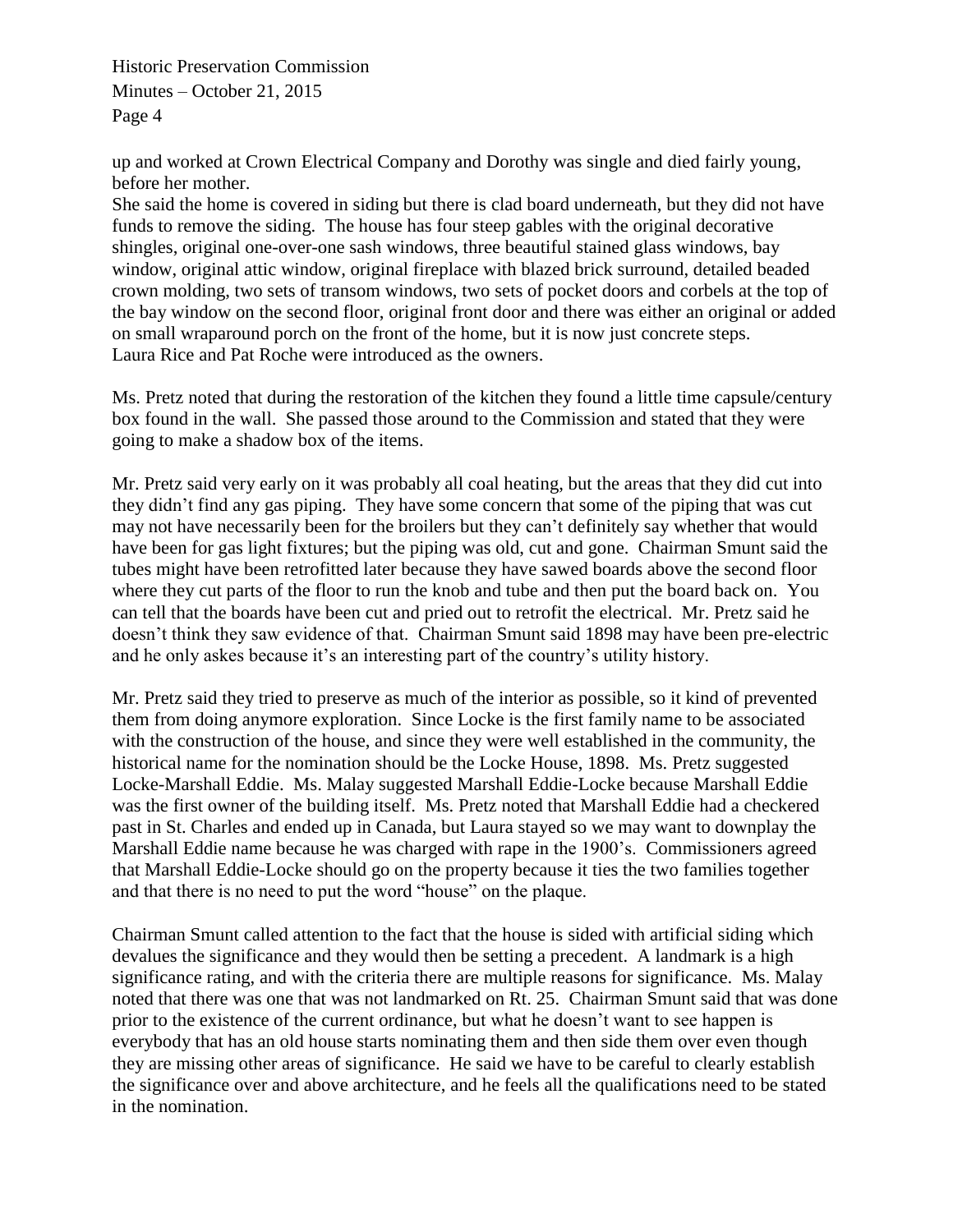Ms. Malay asked if a clause could be made upon approval stating synthetic materials will not be approved. Mr. Colby said he doesn't think the condition could be written in; it would be case by case. Mr. Pretz said you have to be careful outlawing synthetic, because synthetic siding is improving, and soon you will not be able to tell the difference between the two; so if you outlaw it today, that is going to be a problem.

Chairman Smunt said we want to preserve the components that make this unique. Mr. Colby said if it is highlighted in the application and the findings that the original siding is there and is suitable for preservation, the Commission is acknowledging that it's there as an element of the building. Chairman Smunt suggested making a note that the synthetic siding is not a significant part of the nomination; it's a noncontributing component of the structure and should be removed for proper restoration and preservation. Mr. Colby said that could be documented in the statement as part of the application and could probably be listed under the "suitable for preservation and restoration" finding. Commissioners agreed that it's just putting a guideline in as far as the nomination goes as to what the Commission would truly like to see moving forward.

## **A motion was made by Mr. Bobowiec and seconded by Ms. Malay with a unanimous voice vote to that there is adequate information to support a nomination and a public hearing date should be set. Mr. Pretz abstained.**

Mr. Colby said November 18 will be the date of the public hearing.

Ms. Rice added that her home is next to this home and when they bought their home they thought it was landmarked but found it was not. Their intent is to landmark their home as well.

## **9. Additional Business**

#### **a. Discussion Regarding COA process**

Mr. Colby said he has been updating the forms based on the Commission's discussion. There are two forms to improve the process; one is the form that is handed out in the Building Dept. when someone is inquiring about a permit or is submitting information for permit. He added additional information to the second page regarding what type of documentation is required. He said he knows the Commission had some concerns when a COA request is submitted and without sufficient information for the Commission to review. He said they are trying to use this as a resource because they realize that people come in and don't really understand what the Commission is reviewing for, whether it was explained to them or not, so this would be documentation to make sure people have this information.

Mr. Pretz said he liked that things were bolded to highlight that information, but he thinks there needs to be an additional way to highlight in order to give better separation.

Ms. Malay suggested a bullet point checklist. Commissioners agreed that the documentation information be in a checklist form. Ms. Malay said when she worked in the Building Dept. they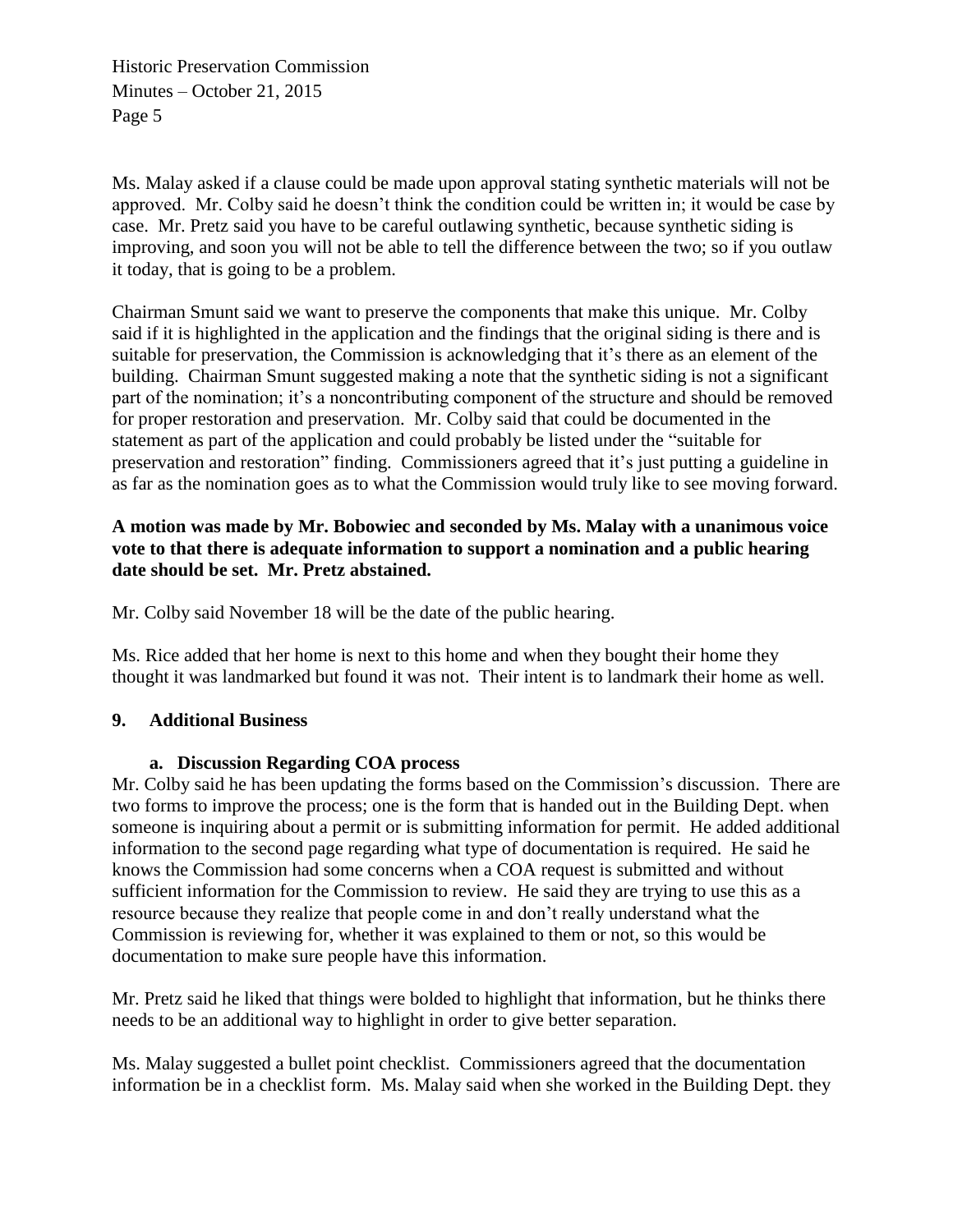would go through the checklist and highlight for the applicant what was needed according to their project.

Chairman Smunt said he thinks "a photo of existing conditions" applies to every one of these, because the level of deterioration should be shown to require replacements. Ms. Malay agreed, and said that would come into play because you do not have to have it listed out under every single one of those; you can just highlight the ones needed. Mr. Pretz added that if for some reason a proposal gets to the Commission, it can still be talked about, but a motion doesn't need to be made and it can be tabled, and the applicant can be told which items are needed for the next meeting.

Chairman Smunt noted that scaled drawings and elevations are terribly important. So often they are hand drawn and sometimes it's just not adequate. Many times at the end of the meeting there are so many changes discussed, it cannot possibly be approved until it's redrawn and scaled. Mr. Pretz agreed and added that at that point it becomes so difficult to understand due to all the changes that it needs to be tabled to allow the applicant to gather information and make changes to come back and make the next meeting simpler. At the front end with staff, if they do not have all their items checked they should not even go to the Commission meeting, unless the applicant just wants a concept review. Mr. Colby suggested having a cover summary page, a checklist page, and a review criteria page.

Mr. Norris asked if the guidelines were tied to this somehow. Mr. Colby suggested adding a link to look at those on the website.

Mr. Colby said the next piece is an update to the actual COA approval form. The updated form looks similar to the existing form except he modified the section where the Chairman's signature is to clarify the language as to what's being approved, and also the section where you check if something is being approved the way it's presented, or if there are conditions being associated with it. He said he also expanded the conditions for the section with the applicant's signature to keep better track of who was at the meeting and who signed the forms and what their roll is. Ms. Malay said she thinks there should be a clause or warning where they sign stating that any changes made require an immediate work stoppage with a phone call to the City. Mr. Colby said that information is on a separate sheet but it could be highlighted to make better reference. Mr. Gibson said to put a line in front of it to initial it in one of the conditions as part of the COA. Ms. Malay suggested it being on the signature page as well.

Commissioners talked about having a separate COA permit. Mr. Colby said he wasn't sure how that would be addressed, and right now the COA form goes to the Building Dept. which is where they get signed. The intent would be to give the copy to the person who attends the meeting and have it signed there and then email them a copy. He suggested maybe a brightly colored separate notice be attached to the permit plans. Ms. Malay said she thinks they talked about applying those conditions to the back of the permit to have something in the inspector's hands to verify. Mr. Colby said it goes into the permit system so if there are conditions associated with the approval those get printed onto the permit. The inspectors carry a copy of the permit information which is attached to the plan set, which is the plan set that is supposed to be on site and the one